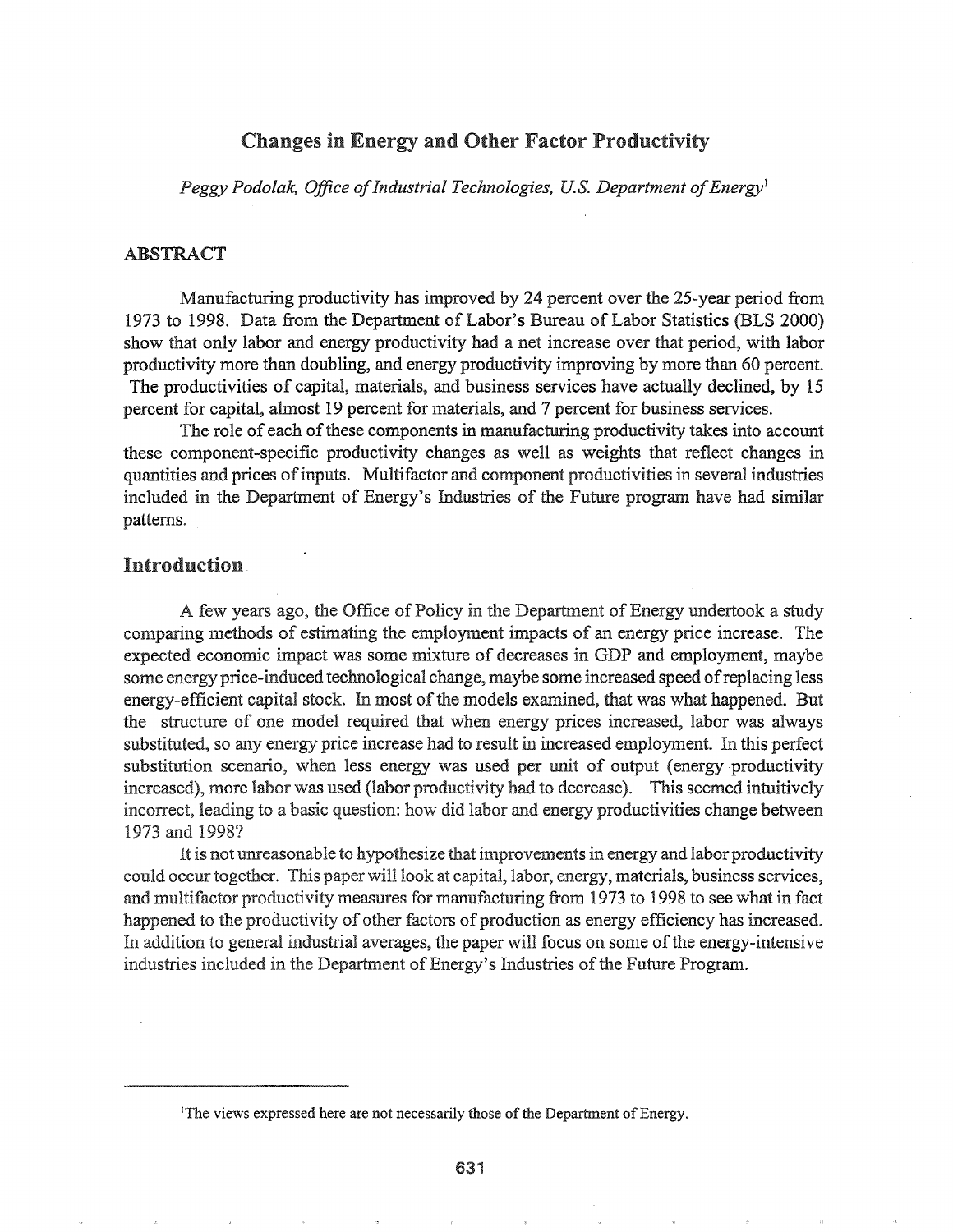# **Background**

While labor productivity, output per hour worked, is still the most frequently cited productivity measure, the Department of Labor's Bureau of Labor Statistics (BLS) first introduced a set of multifactor productivity measures in 1983 (BLS 1983). The intention was to attempt to measure productivity change not accounted for by changes in labor and capital inputs, such as technological change, changes in efficiency, managerial expertise, and economies of scale. Converting recent BLS data (BLS 2000) to compound annual rates of change:



The 2.7 percent increase in the combined units of labor and capital is the weighted sum of a 2.1 percent increase in labor inputs with a weighting factor of 0.68 reflecting labor's share of the cost of combined inputs and a 4 percent increase in capital services weighted by the remaining 0.32, capital's share of the combined costs.

Multifactor productivity measures were expanded in 1987 (Gullickson & Harper 1987). To avoid double counting, the productivity measures of the larger portions of the economy, private business and the private nonfarm business sector featured above, had excluded intermediate inputs. In the development of measures that would be used for industry level analysis, BLS adopted an output measure that included intermediate products shipped to or from other sectors (Dean & Harper 1998). Succinctly put, then, the multifactor productivity index for manufacturing "compares what is produced in the manufacturing sector for use outside of manufacturing with the inputs used in the manufacturing process obtained from outside of manufacturing" (BLS 2000, 6).

Two types of manufacturing productivity measures will be examined here:

- two multifactor measures:
	- the combined inputs measure, necessary only to calculate the residual which is
	- multifactor productivity
- the single factor measures output per unit of a single input. The single inputs considered include capital, labor, energy, materials, and professional business services, the set of inputs with the acronym KLEMS.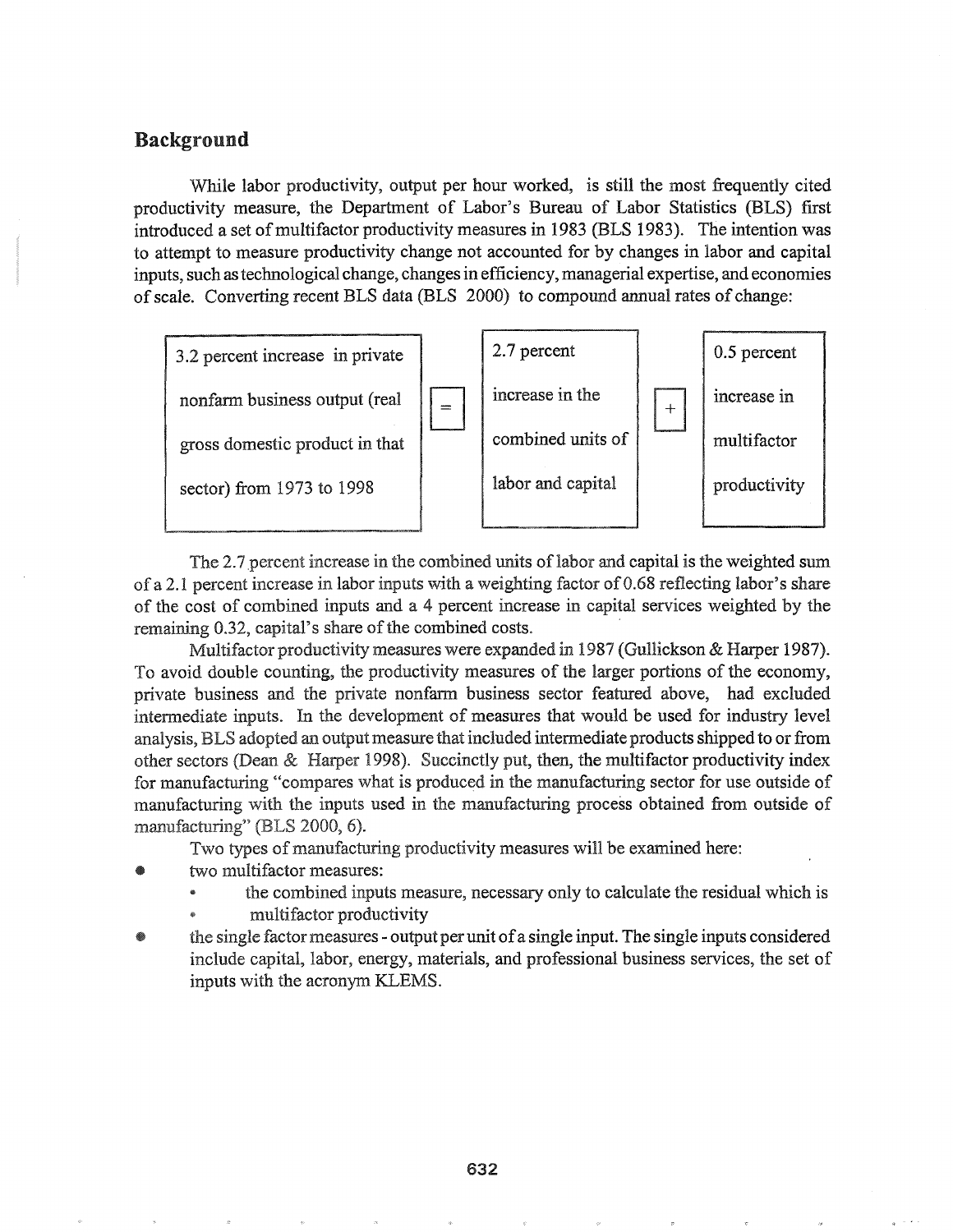### **KLEMS**

Capital is measured as the rental price of services derived from physical assets and software. The measure of labor input is an aggregate of hours at work of all persons. Energy, materials, and business service indexes are constructed from cost and quantity data (BLS 2000).

# **Calculating Sector Shares of Multifactor Productivity**

In 1973 multifactor productivity in manufacturing was 91.4 on an indexed scale where 1992=100, and increased to 113.2 by 1998, a 24 percent increase over the period, or a 0.9 percent compound annual rate (BLS 2000). A BLS analysis (Gullickson 1995) divided the period of analysis being considered here into pre- and post-1979 sections to isolate some of the effects of energy price shocks and double-digit inflation in the 1973-1979 period. The compound annual growth rate of manufacturing productivity in the earlier period was a decrease of 0.6 percent, while productivity grew at a compound annual growth rate of 1.3 percent in the later period.



**Figure 1. Multifactor Productivity** 

The path of the increase is shown in Figure 1. What has been driving this? In the following sections, we will be looking at the role of inputs, sectoral productivities, and factor weights in determining multifactor productivity.

### **First Take Out the Input Effects**

To examine the roles of energy and labor productivity in manufacturing productivity changes, one must first net out the changes in output attributable to changes in the magnitude of inputs. As shown in Figure 2, from 1973 to 1998, manufacturing output grew at a compound annual rate of 2.7 percent. Inputs of capital, energy, materials and services grew at compound annual rates ranging from 0.7 percent for energy to 3.5 percent for materials. Labor inputs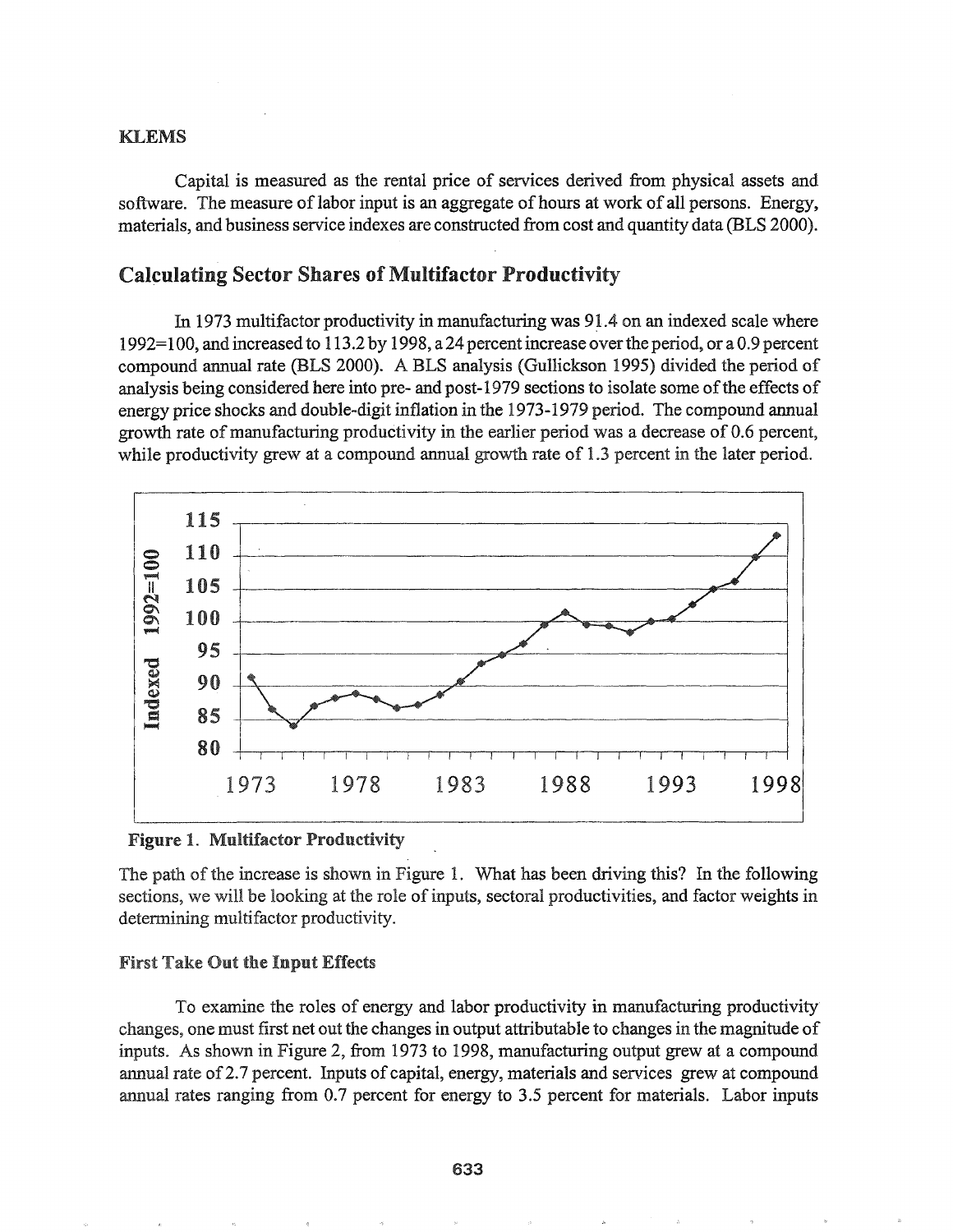actually decreased by 0.2 percent. When these input changes are weighted by their relative importance in the cost structure of all inputs, their combined compound annual rate ofincrease



Figure 2. Components of Output Change, 1973-1998

was 1.8 percent. The residual, the 2.7 for output less the 1.8 for the role of inputs, is the compound annual rate of 0.9 percent mentioned above for the effect of productivity of all of these factors.

### Next, Examine Individual Sector Productivities

Multifactor productivity can be disaggregated to show the effects of the productivity gains in the various sectors. Looking at the KLEMS components, not only were labor and energy productivities not operating in opposite directions, they were the only sectors that had higher productivity at the end of the period than at the beginning. The 'perfect substitution' assumption underlying the model mentioned earlier is not supported by the data.

As shown in Figure 3, average productivity gains were highest over the whole 1973 to 1998 period for labor at 2.9 percent, followed closely by energy at 2.0 percent, and lowest for materials, dropping by 0.8 percent. The BLS multifactor productivity change is a weighted average of the productivities of these sectors, so the composition of the weights also bears examining.



Figure 3. Component Productivity Change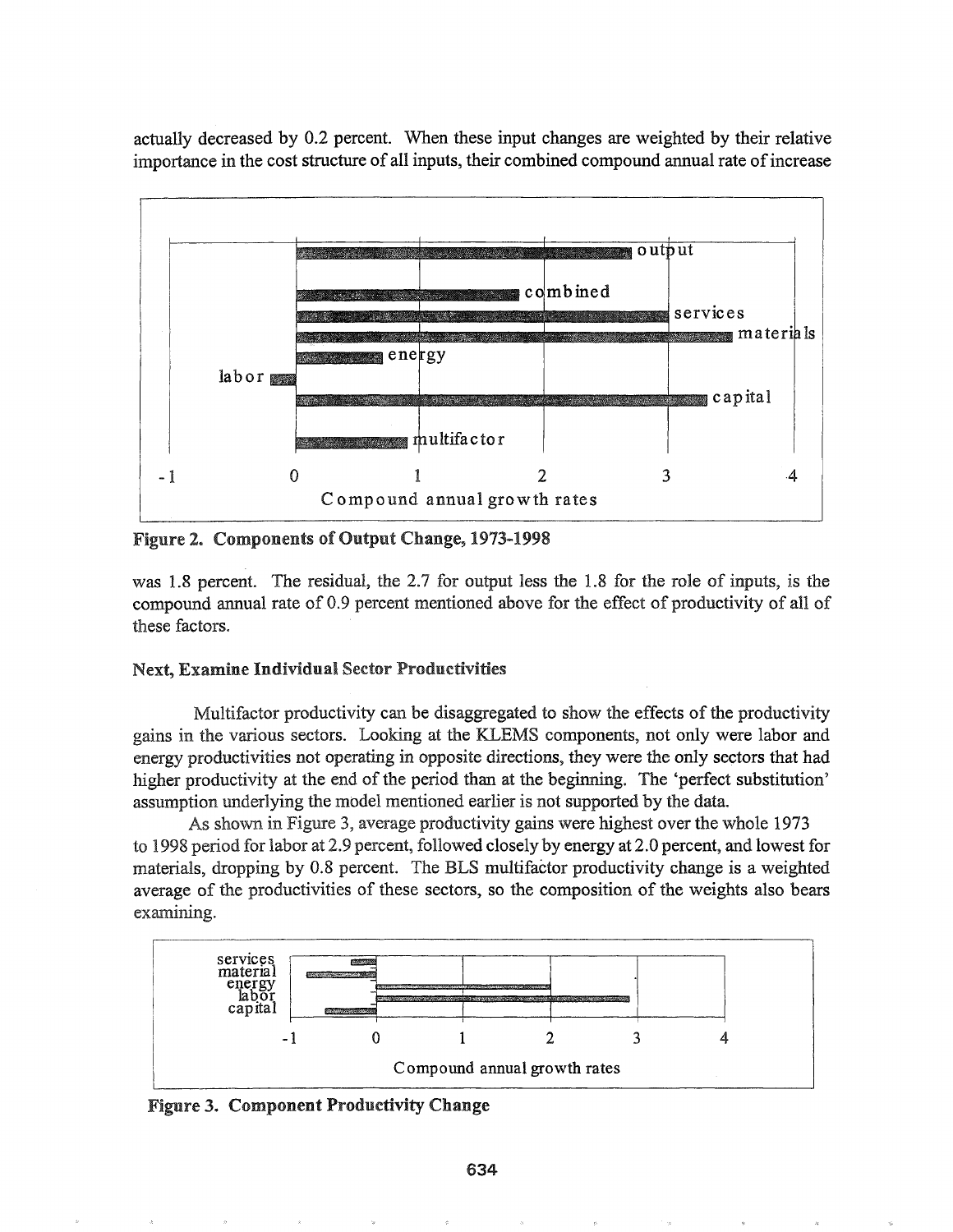#### **Finally, the Weights**

The last piece of the puzzle is the composition of the weights used to aggregate the individual input productivities into multifactor productivity. BLS calculates the weight for each of the KLEMS inputs as the average percentage of its cost in total costs for the current year and



### Figure 4. Weights

for the one before that. The weights, reflecting relative compensation shares of the components, vary by time period, and total costs are the current dollar value of shipments adjusted for inventory change. As shown in Figure 4, the weights have been fairly level over the period, with the labor share hovering around 40 percent, materials averaging in the high twenties, capital in the high teens, services increasing from about 10 to 14, and energy averaging only about 3 percent.

### The Contributions of the Components

The contributions to multifactor productivity of each input share, the component productivities times the weights, are shown in Figure 5. Since only labor and energy had



**Figure 5. Contributions to Multifactor Productivity**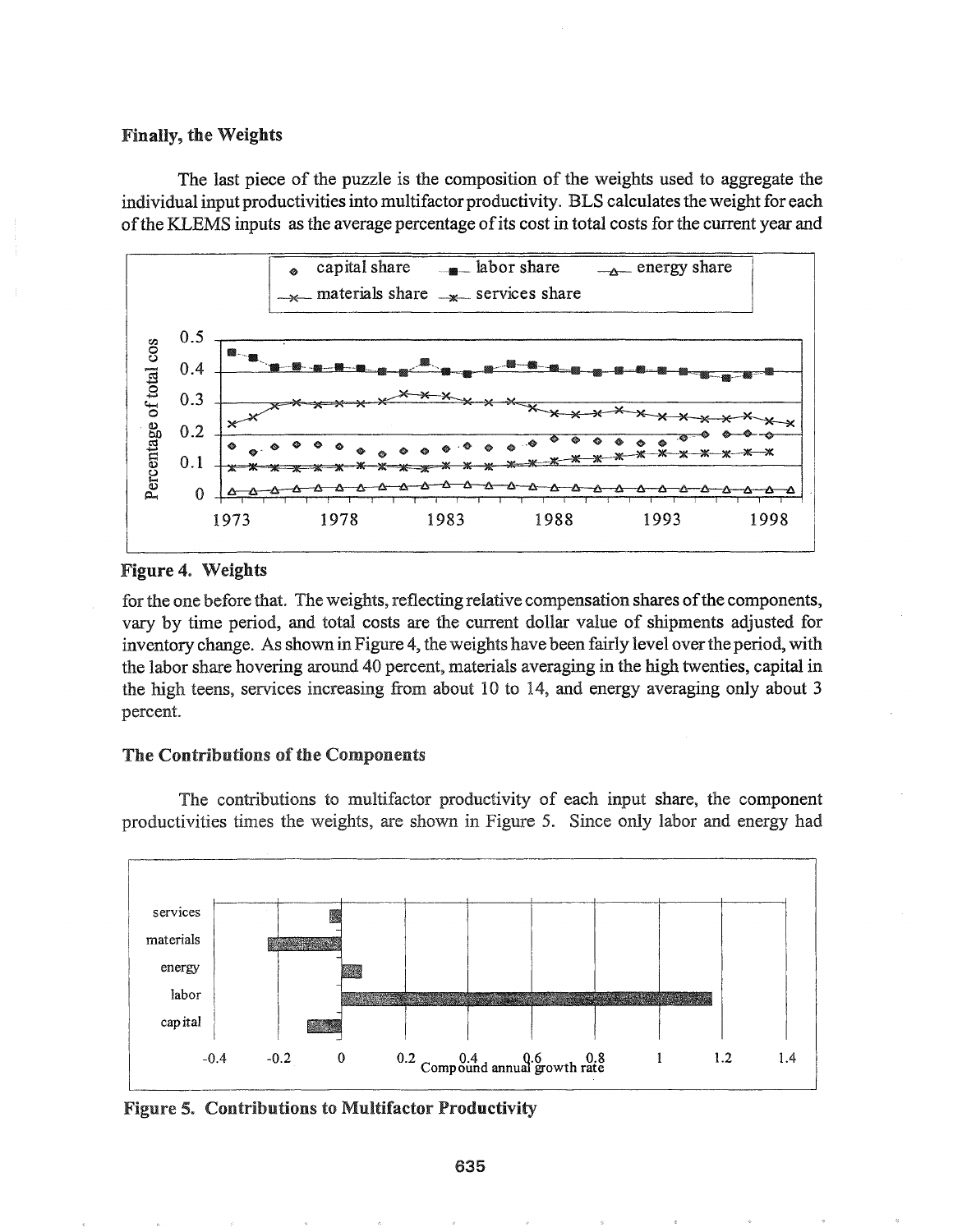improvements in sectoral productivity, only labor and energy made a positive contribution to manufacturing productivity over the 1973 to 1998 period. The heavy weighting of labor's productivity growth as a result of its large share of total costs gave labor the lion's share of the contributions.

# Some Influences on Single Factor Measures

#### Sector Definitions

Some light is shed on the underlying influences on the movement of the single factor measures when the BLS definitions are examined. For manufacturing, the labor inputs to the BLS index of output per unit of labor are a simple sum of hours at work for all persons as collected by the BLS Current Employment Statistics program and the Current Population Survey. This measure does not capture the effects of changing labor composition (BLSb).

For its private business sector, BLS does construct a labor composition index, with a 1 percent change in the index having the same effect as a 1 percent change in hours worked. This index measures changes in the age, education, and gender of the work force. Labor composition index growth rates tend to be high at the beginning of an economic recession, as employees with less education and less seniority are laid off (BLS 1997). As an example of the magnitude of the labor composition effect, in 1997 the growth rate of the labor composition index was almost onethird of the growth rate of hours worked.

The compositional effect in manufacturing is also important in the BLS capital productivity measure. BLS estimates that over the 1995 to 1998 period, all of the contribution of capital intensity to manufacturing output was attributable to the contribution ofinfonnation processing equipment and software (BLS 2000).

### **Energy and Materials Prices**

As shown in Figure 6, energy prices were rising rapidly during the beginning of the period. Looking at the BLS energy price index  $(1992=100)$ , energy prices had varied very little from 1949 to 1972, growing from 15.1 to 20.6 (BLSd). By 1978, energy prices had tripled, to an index of 60.5, and doubled again to 119.4 in 1984, their peak in the pre-1999 period. Energy



Figure 6. Energy Price and Productivity Indexes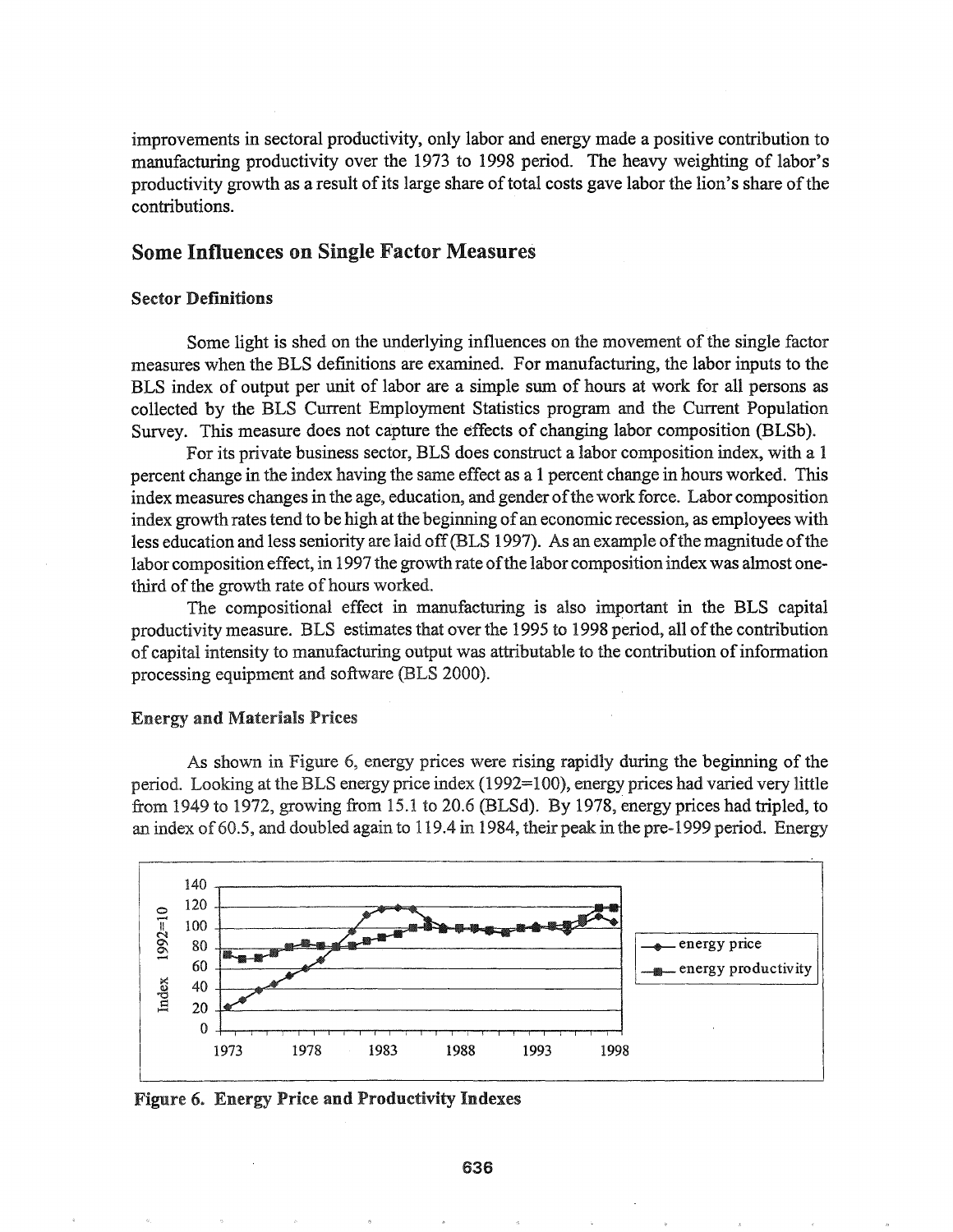productivity during the two periods of fastest energy price growth, 1973 to 1978 and 1980 to 1984, grew at compound annual rates of2.6 and 2.8 percent for the two periods, considerably faster than the average of 2 percent for the whole 1973 to 1998 period.

Non-energy materials prices were approaching the volatility of energy prices, no doubt as a result of the effects of the energy embedded in some of the materials. During the 1973 to 1978 period, materials prices increased at a compound annual rate of7.3 percent.

### **Outsourcing**

Purchased business services, as a group, hold the largest potential for input substitution. Increasingly we see outsourcing replacing in-house manufacture, and decreases in the indexes for inputs of other factors of production can show up as increases in the services indexes.

## Energy-Intensive Industries

This last section of the analysis provides the opportunity to compare these alImanufacturing averages with three BLS industries, petroleum, chemicals and primary metals. The main portions of each are included in the Department of Energy's Industries of the Future Program coordinated by the Office of Industrial Technologies.

The Industries of the Future Program creates partnerships among industry, government, and supporting laboratories and institutionsto accelerate technology research, development, and deployment, with the goal of improving the efficiency and competitiveness of materials and process industries. The nine Industries of the Future currently included in the program include steel, aluminum, chemicals, glass, metal casting, petroleum, agriculture, mining, and forest products.

BLS defines its industry-specific multifactor productivity data by 2-digit Standard Industrial Classification (SIC) codes which do not usually match the definitions of the Industries of the Future. The BLS industrial categories chosen for this comparison with the allmanufacturing average are chemicals and petroleum where 2-digit BLS codes do fit the definitions of Industries of the Future, and the BLS primary metals industry since the steel, aluminum, and metal casting Industries of the Future together are over 70 percent of the output of primary metals (Annual Survey of Manufactures 1998).

Figure 7 shows the decline in output in primary metals over the 1973 to 1998 period, with compound annual rate ofchange ofcombined inputs also negative.. In chemicals, output was going up over the period, as were all inputs. Petroleum output increased, with decreased inputs of labor and energy. The compound rates of change of the index of multifactor productivity were negative in both chemicals and primary metals over the period, and there was no change for petroleum.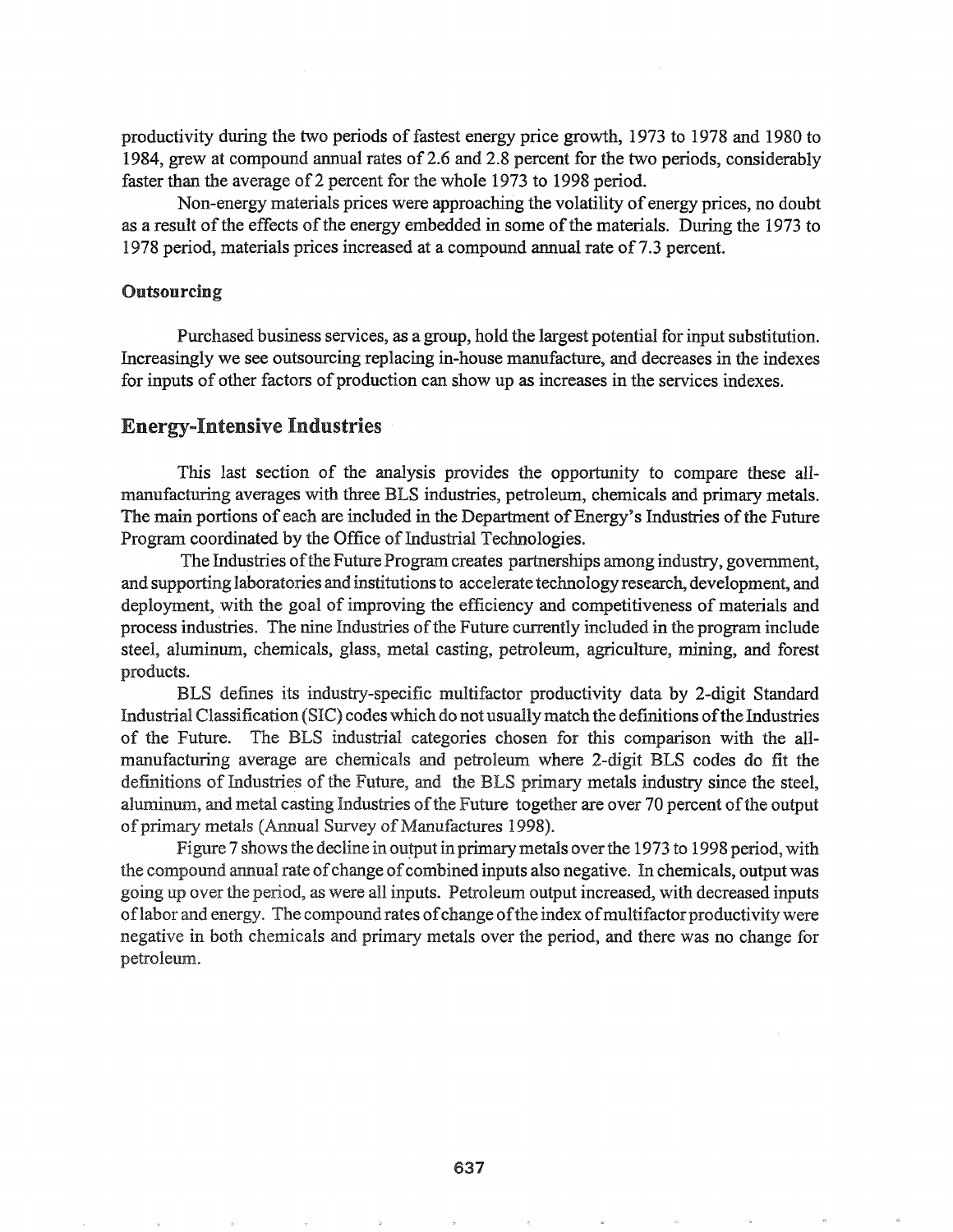



Component productivities in these industries followed much the same path as did component productivities throughout manufacturing. As seen in Figure 8, only labor and energy



Figure 8. Component Productivity Growth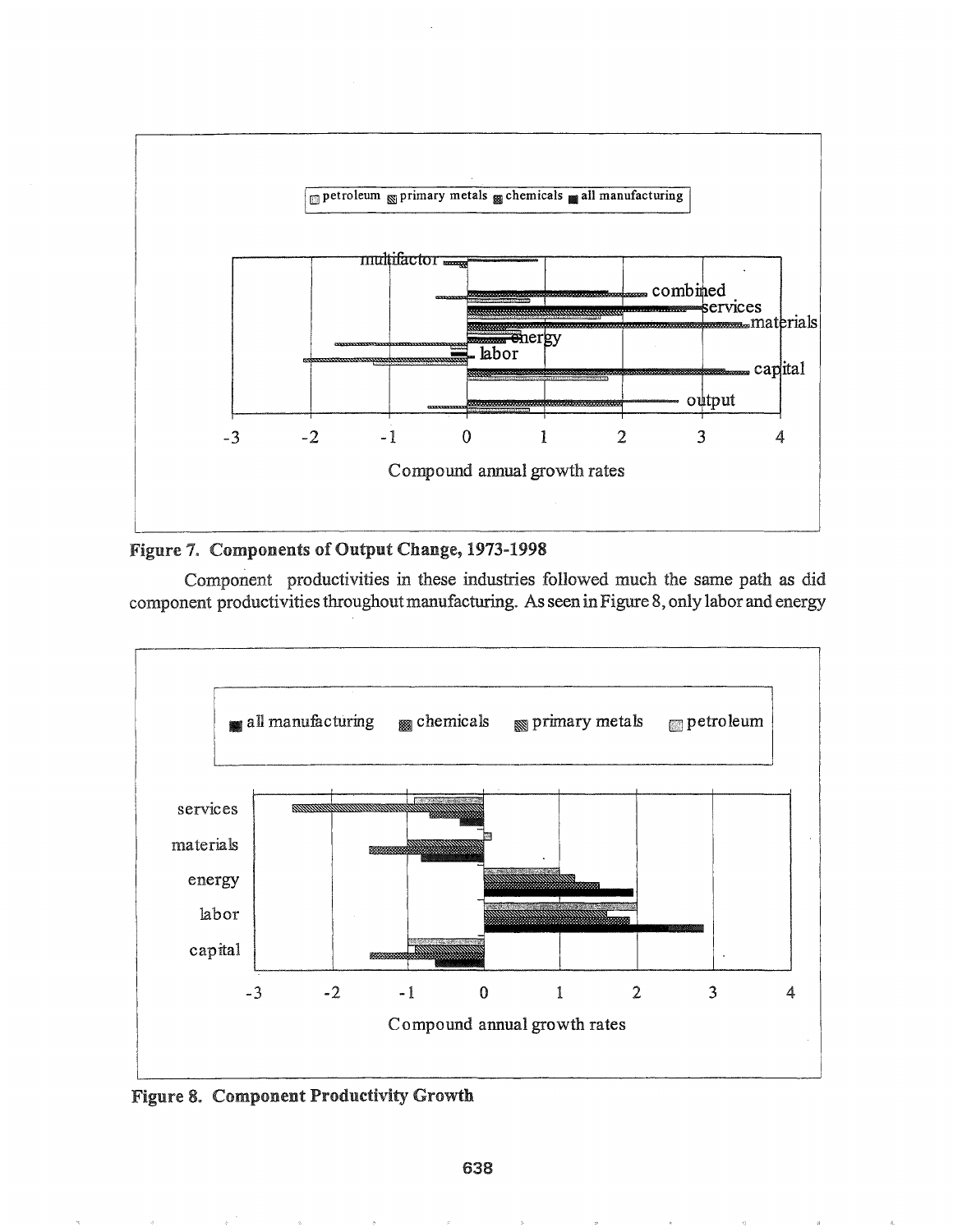had positive growth rates over the period for all manufacturing as well as for the energyintensive industries, with materials productivity increasing for the petroleum industry.

As would be expected (Figure 9), the average factor shares over the period for the energyintensive industries are different from the all-manufacturing averages. Energy shares are usually higher, materials shares are higher, labor shares are lower, and services and capital shares are mixed.



Figure 9. Average Shares of Total Costs, 1973-1998

Again, Figure 10 shows that only labor and energy made positive contributions to productivity in all of the industries, with energy's share about 40 percent larger in chemicals



Figure 10. Contributions to Multifactor Productivity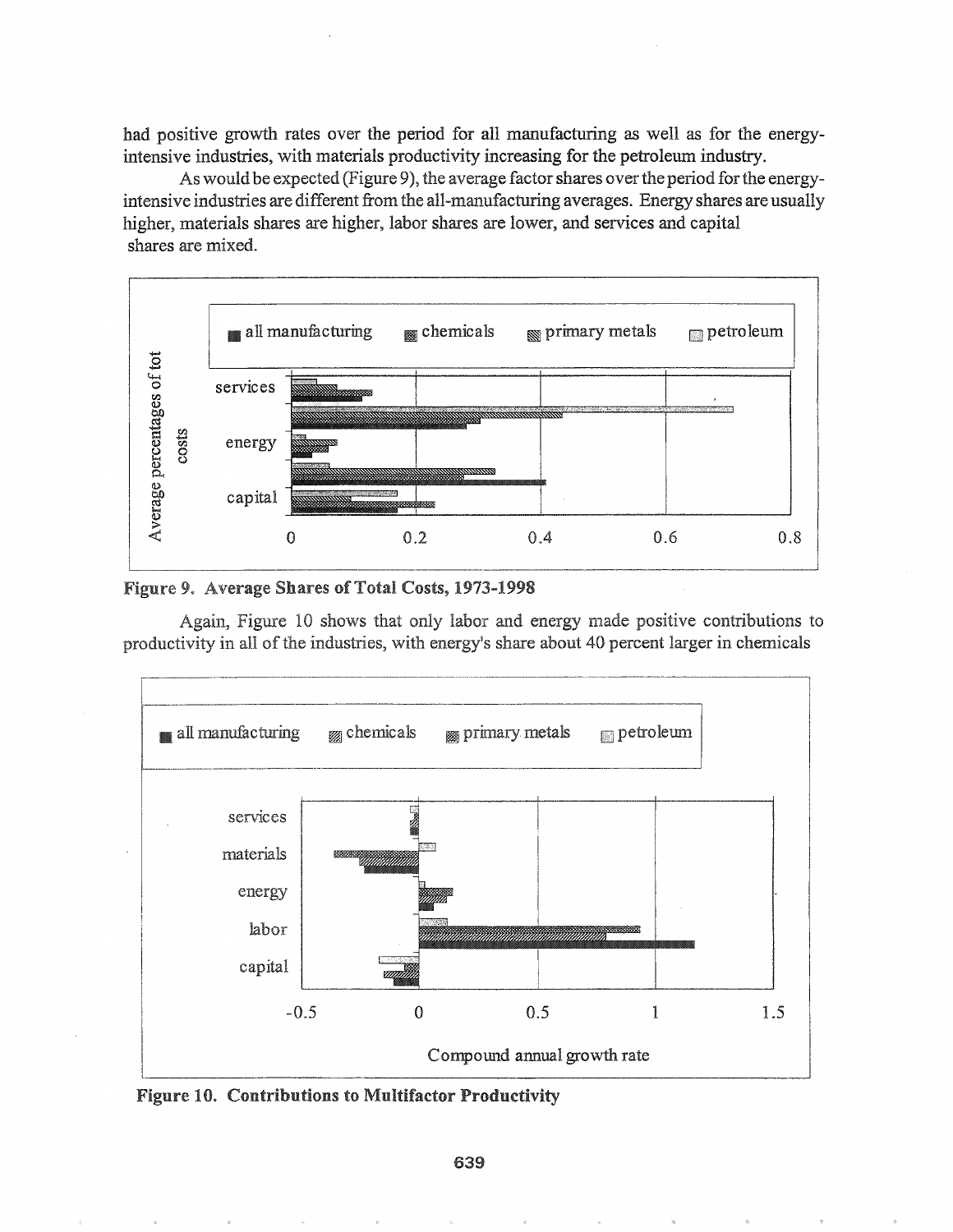and primary metals and labor's share generally smaller in those two industries, and much smaller in the petroleum industry.

## Conclusion

Considering all industries, with minor productivity losses in 1974 and 1979, labor has consistently made a positive contribution to manufacturing productivity. As seen in Figure 11, energy was the only other sector to make a positive net contribution.



11. Productivities of Components

In the three energy-intensive industry groups examined, again both labor and energy continued to play a positive role in multifactor productivity change. Labor's strong productivity growth was muted by its smaller share of total factor costs in these industry sectors, with energy picking up larger shares in chemicals and primary metals. While materials are larger components of factor costs in these industries, materials productivity was declining in chemicals and primary metals and materials made a positive productivity contribution in petroleum.

# **References**

- Dean, Edwin R. and Michael J. Harper 1998., The BLS Productivity Measurement Program. Paper prepared for Conference on Research in Income and Wealth, March 20-21.
- ~IIA-JLA.A\_Jl.1l>o.1J\_.LJIl.~ William 1992.. "Multifactor Productivity Manufacturing Industries." *Monthly Labor Review,* October, 20-32.
- Gullickson, William 1995. "Measurement of Productivity Growth in U.S. Manufacturing." *Monthly Labor Review,* July, 13-28.

Gullickson, W. and Michael J. Harper 1987. "Multifactor Productivity in U.S. Manufacturing, *1949-1983." Monthly Labor Review,* October, 18-28..

Industries of the Future website, http://www.oit.doe.gov/industries.shtml